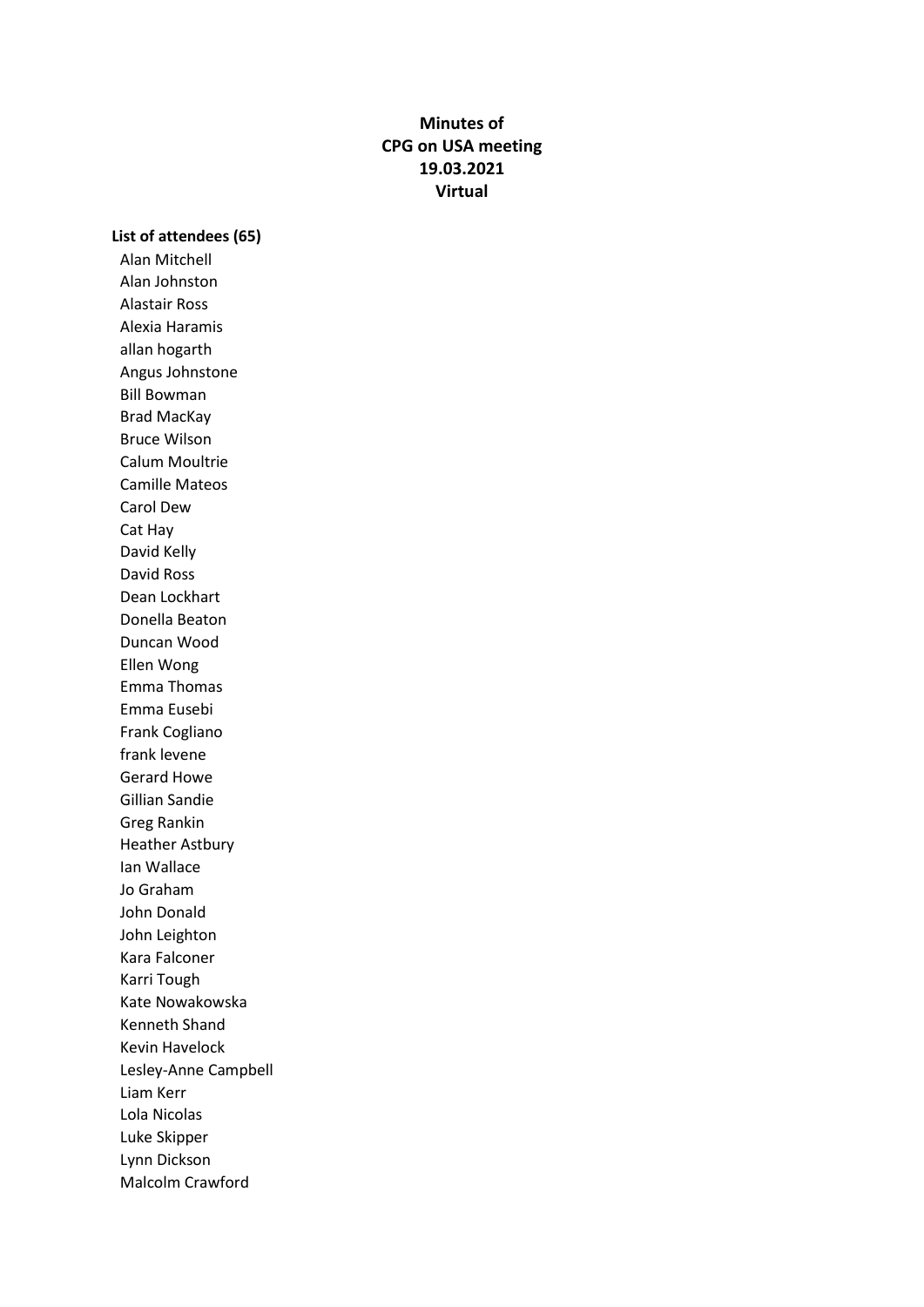Margaret Mitchell Marie Owen Martin Bell Mary Brett Murdo Fraser Myles Bax Neville Wylie Nora Rothrock Olivia McLaren Peter Mowforth Phil Knight Rachael Hamilton Richard Muir Richard Wells Robbie Beattie Sarah Maltman Sarah Jane Anderson Scott Johnstone Steve Kerr Steve Brunige Stuart Hamilton William Stirling Yvonne Munro

## **Apologies**

Rebecca Bonnington Martin Valenti Leigh Gibson Paul Collins

#### **Agenda:**

| $9:45$ am | Edinburgh Chamber to open the Zoom meeting - Speakers to join                                                                        |
|-----------|--------------------------------------------------------------------------------------------------------------------------------------|
| 10:00am   | Meeting to commence<br><b>Dean Lockhart</b> , MSP, to open the meeting, to present the agenda of the day and to<br>introduce E. Wong |
| 10:05am   | Ellen Wong, Principal Officer of the U.S. Consulate General in Edinburgh, to provide updates<br>on the new Administration<br>Q&A     |
| 10:20am   | D. Lockhart to introduce the panel of speakers                                                                                       |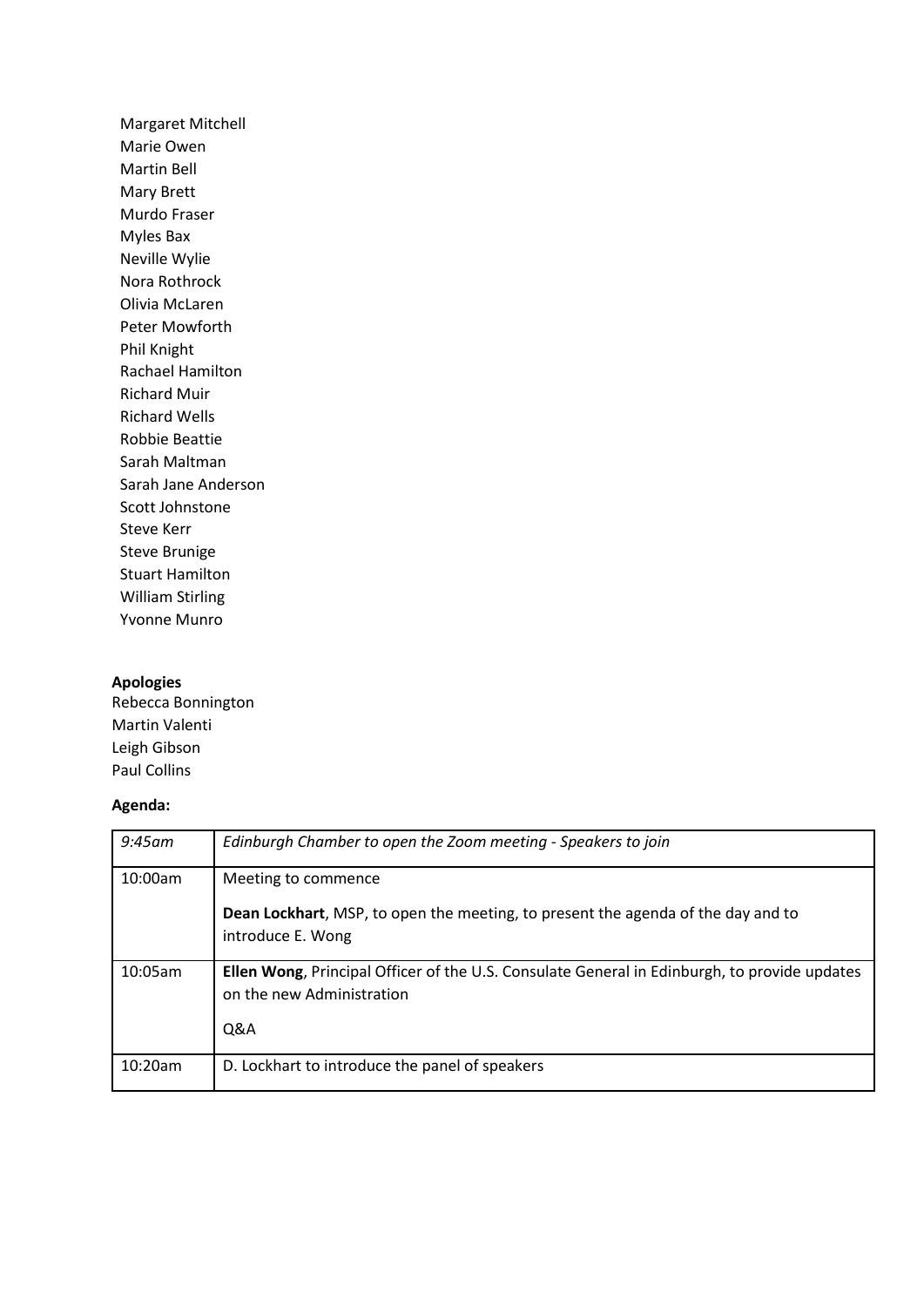|         | General discussions on:                                                                                              |
|---------|----------------------------------------------------------------------------------------------------------------------|
|         | COP26: an update from the Scottish Government (20min)                                                                |
|         | Gerard Howe, Deputy Director, COP 26 & International Climate Change, Energy & Climate<br>Change Directorate (10 min) |
|         | Q&A (10 min)                                                                                                         |
|         | The National Galleries of Scotland: cultural links with the US (20 min)                                              |
|         | John Leighton, Director-General, The National Galleries of Scotland (10 min)                                         |
|         | Q&A (10 min)                                                                                                         |
|         | Scottish trade missions to the US update (10 min)                                                                    |
|         | Stuart Hamilton, Business Development   Business Support, Scottish Chambers of<br>Commerce (5 min)                   |
|         | Allan Hogarth, Executive Director, Scottish North American Business Council (5 min)                                  |
| 11:10am | D. Lockhart to thank the audience and handover to E. Wong for final remarks                                          |
| 11:15am | E. Wong to provide final remarks                                                                                     |
| 11:20am | D. Lockhart to provide closing remarks                                                                               |
|         | Meeting to finish                                                                                                    |

## **Minutes:**

## **Welcome from Dean Lockhart MSP**

Dean Lockhart MSP (DL MSP) opens the meeting, presents the agenda and welcomes all attendees. DL MSP informs all attending that this is the last meeting before the elections and gives thanks to the US Consulate, the Edinburgh Chamber of Commerce and group members for supporting the group and meetings. DL MSP also welcomes Murdo Fraser MSP, Liam Kerr MSP, Margaret Mitchell MSP and Rachel Hamilton MSP. DL MSP invites Ellen Wong (EW) to give the group an update.

## **Update from Ellen Wong, Principal Officer at Consulate**

EW welcomes attendees and notes that the next U.S. Ambassador to the UK is yet to be nominated. She highlights the temporary suspension of tariffs, and explains that the Biden administration is currently reviewing and consulting with Congress on trade policy, with this review expected to intensify over the forthcoming weeks with the confirmation of the new U.S. Trade Representative Katherine TaiCOP26 is one of the priorities for President Biden and John Kerry has been nominated as Special Presidential Envoy for Climate Change and visited the UK earlier in March. The US Government is open to collaboration with the private and public sector around COP26. EW is pleased to hear about the many successes of the virtual trade missions to the US and highlights another opportunity, the SelectUSA Investment Summit in June 2021. EW also highlights many other events and opportunities for the US and Scotland to come together, such as the April 6 Tartan Day.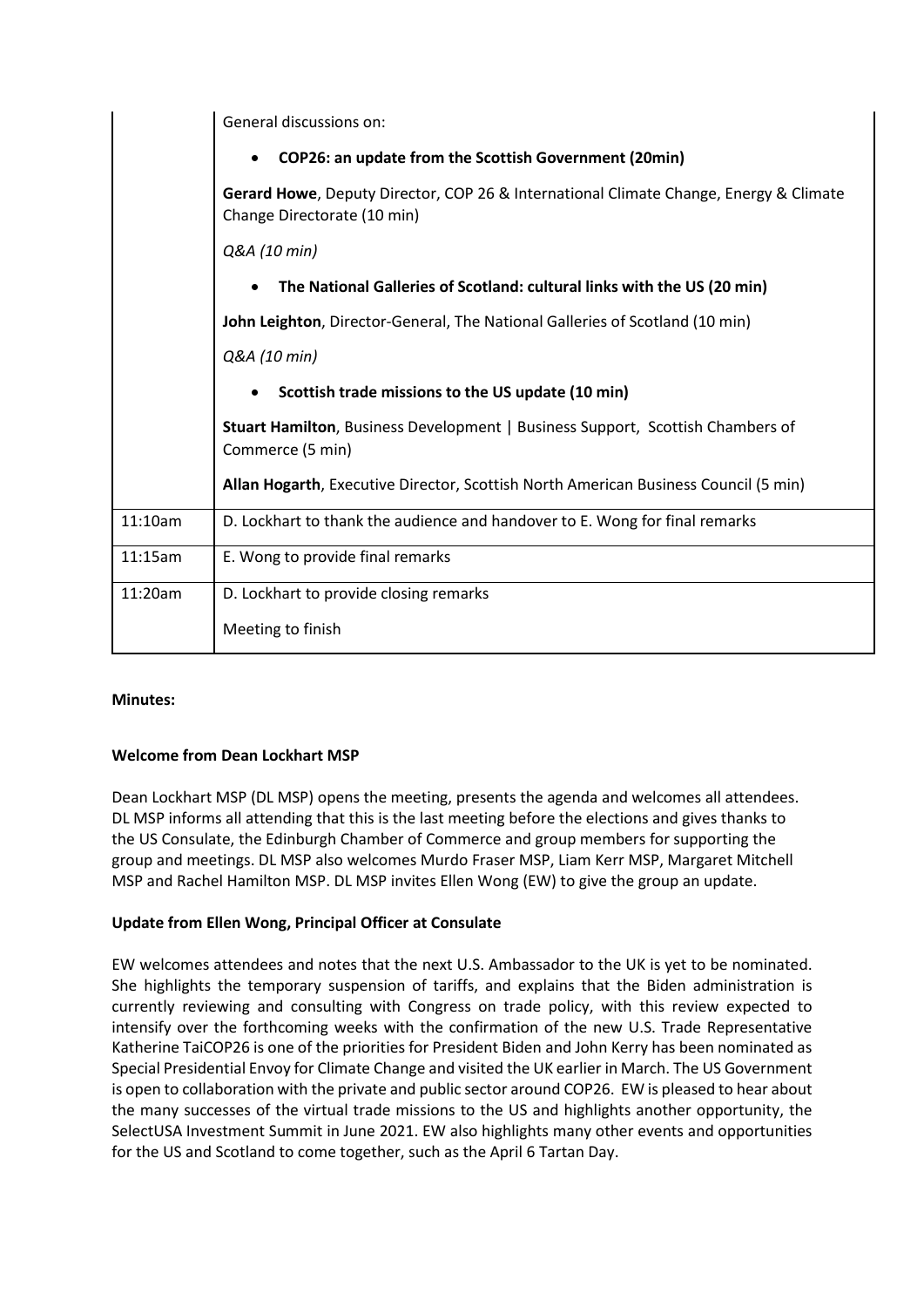DL MSP thanks EW for the update and asks about collaborations around COP26.

EW invites interested parties to contact the US Consulate directly.

Murdo Fraser MSP welcomes the lift on the embargo on whisky and cashmere and adds a permanent solution will be most welcome.

EW agrees, adding that it is the US Government's great desire to reach a resolution of this matter.

DL MSP presents a question from Olivia MacLaren (via chat box) about updates regarding UK and US travel ban.

EW confirms this is being discussed at the highest level in the U.S. government. However, there are no predictions on details at the moment. There may be some exemptions in the future for certain groups, such as students, but no decisions have been made yet and will depend on the progress of the virus.

#### **DL MSP introduces the panel of speakers**

Gerard Howe (GH) gives an update from the Scottish Government on COP26. GH states there is a broad range of interest in COP26 and with 32 weeks to go until COP26 begins, the plans are still being consolidated.

Objectives of the Scottish Government regarding COP26:

- 1. To be a safe, secure and successful event.
- 2. To raise awareness of action needed regarding climate change, moving to net zero carbon and having the right financial support and levels of adaptation in place across Scotland.
- 3. Enhancing Scotland's path to net zero carbon
- 4. Enhancing Scotland's position globally to attract foreign investment

GH also highlighted some risks such as the COVID19 pandemic, public health and reputational risk. The Scottish Government aim for COP26 to be inclusive with an aim to involve young people as well as rural areas, Just Transition is also a priority. GH is pleased to see the US playing an active role.

DL MSP asks if there will be events and opportunities leading to COP26 to showcase Scotland, and when the program will be confirmed.

GH highlights this should be a year of COP26 with a series of events and themes. The program is to be announced in late September followed by national and international campaigns. GH is eager to find out and hear from organisations and businesses on their plans to discover potential areas of collaboration and encourages stakeholders to contact [COP26@gov.scot](mailto:COP26@gov.scot) so that this information can be shared with Scottish Enterprise colleagues.

Rachel Hamilton MSP asks about rural connections and engagement.

GH stated this engagement to be meaningful to all – rural areas and communities as well.

DL MSP asks about the cooperation between the UK and Scottish Governments.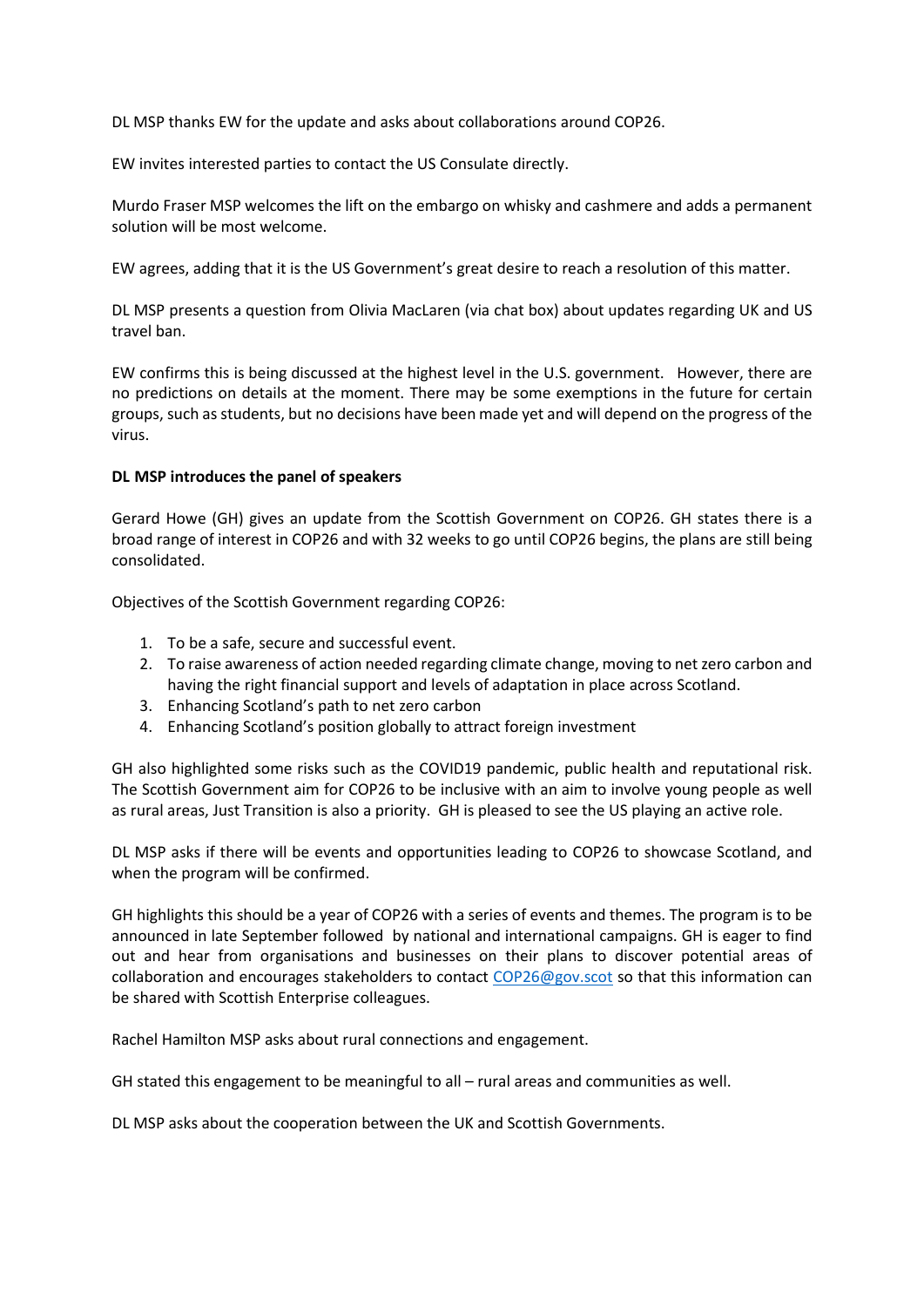GH confirms COP26 isled by the UK Government with the support from the Scottish Government, who are working closely with the COP26 Delivery Board and UK Ministers.

Margaret Mitchell MSP asks about the tension between green recovery and necessity for travel to COP26.

GH agrees this should be a broader discussion, however admits that physical representation brings a "louder voice". COP26 will also be a hybrid event, with many virtual aspects.

Alastair Ross asks about importance of finance and funds, and how to best engage.

GH agreesthisis an important point as green finance is at the top ofthe agenda nationally and globally.

DL MSP invites John Leighton (JL) to give an overview of the National Galleries of Scotland, Cultural links with the US.

JL highlighted the importance of culture and how it can develop and strengthen ties. The National Galleries of Scotland holds some of the most famous US pieces or art and also lends many works to US museums and galleries. The galleries have ties and partnerships across the whole US and work on various joint projects and events, both in Scotland and US, which helps raise opportunities, funds and patrons. Cultural diplomacy is to be even more important now post Brexit and there is scope to be more joined up as there are some synergies which are not currently being explored. It is crucial to engage and include cultural aspects in 'non obvious' activities such as trade missions. JL believes there is potential for culture to play a stronger part in future US Scotland collaboration.

DL MSP agrees cultural links to be important and asks if JL finds it difficult to find the right and relevant links.

JL believes that one of the key issues is to determine where to focus the efforts and being better and recognising what's effective. More tailored and focused events and activities are more beneficial. Another risk is taking long standing and strong links for granted – these must be continually nurtured.

DL MSP mentions the importance of virtual and digital connections and asks if these have been of benefit to the National Galleries of Scotland.

JL recognizes there is a huge demand for good quality digital content such as videos and talks, but there is no substitute to the real experience. Virtual connections will definitely play a key part in the future. There is an opportunity to diversify more in Scotland and explore using more contemporary art for synergies with the US.

William Stirling asks how to incorporate cultural initiatives within government work and activities.

JL mentions that the Scottish Government pulls together a horizon scanner with future plans. The cultural world is resetting its plans and looking for synergies and there should be more collaboration with building on the back of what is already in place.

Scott Johnstone (SJ) gave an example of culture influencing investment and business links.

EW highlighted existing collaborations and the need for these to be more publicised.